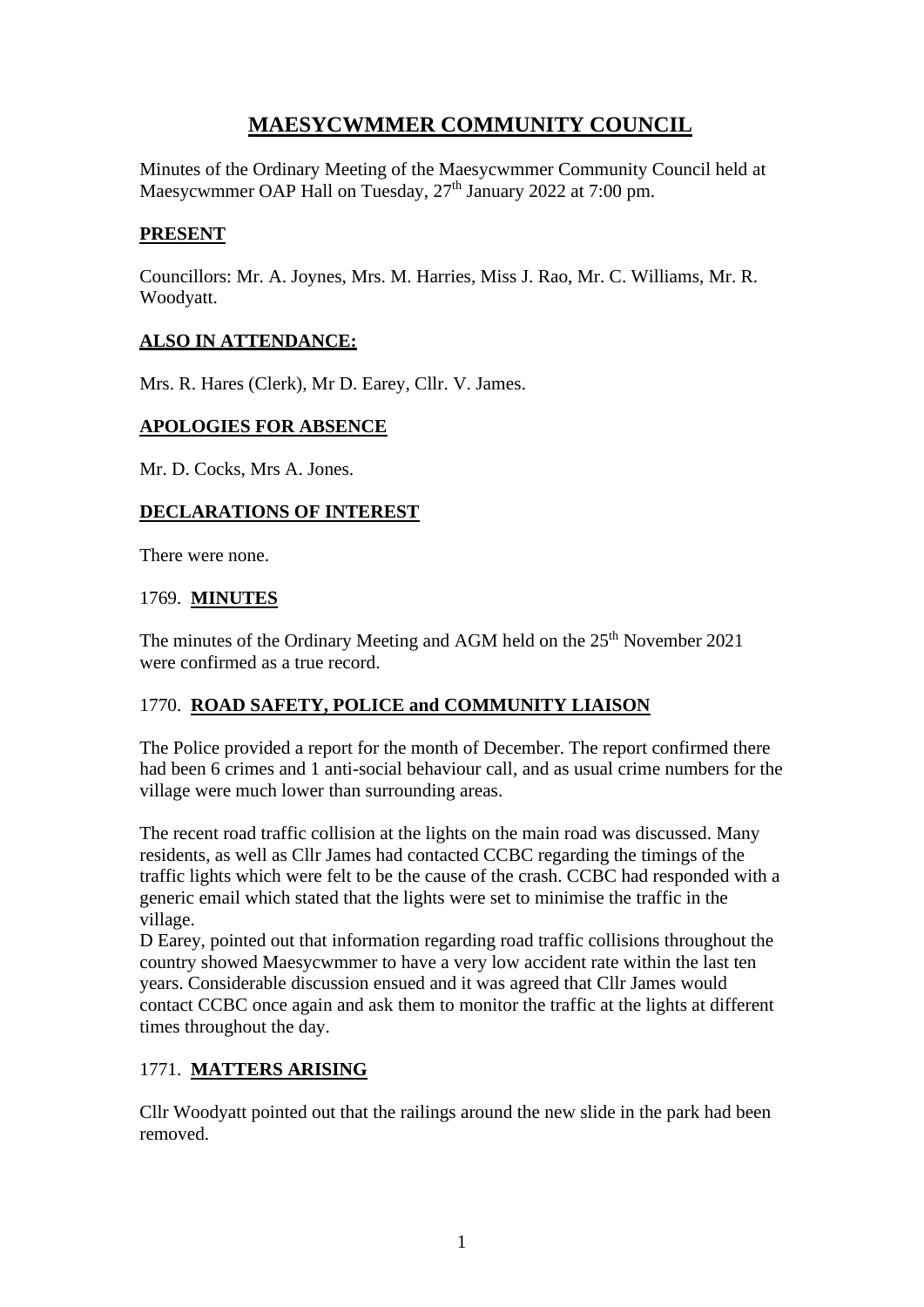Discussion regarding the skate park took place. The Clerk relayed an email from CCBC which confirmed the Skate Park contractor had met with the SAB team onsite and held discussions with Welsh Water. The council would be informed when firm conclusions surrounding the drainage issue were established.

The Clerk confirmed she had purchased a MiFi for future meetings if needed.

Everyone agreed that the Christmas lights had looked lovely and the Council had received many comments on how nice they were.

# 1772. **CORRESPONDENCE**

The Clerk reported that a number of documents had been forwarded to Councillors by email and requested that Councillors contact her if any action was required.

# 1773. **REPORT OF THE CLERK, MISCELLANEOUS MEETINGS AND COMMITTEES**.

The Clerk informed the meeting that she had contacted Parks Services regarding the loose gym equipment. It was still under warrantee and the contractors were being called out to sort the issue.

The Clerk informed the meeting that she had spoken with Dave Beecham about the upcoming elections and the packs would be ready soon for those who were planning to stand. The deadline for submission was April 5th 2022.

The Clerk requested opinions on the Playscheme being able to run this year. It was agreed that hopefully it would be possible depending upon the changing Covid situation. The Clerk agreed to contact the community centre and the Play Leader.

Cllr Rao reported that she had attended the next One Voice Wales remote meeting and a presentation from the National Lottery Community Fund. The next meeting was due to be held on 27<sup>th</sup> April 2022.

## 1774. **FINANCE**

The Clerk produced a report for payments. This was considered and payments approved and signed on the monthly payment schedule. The Clerk reported that the current balance was £72,501.30 less CIL funds of  $£46,957.00 = £25,544.30.$ 

The option of online banking was discussed and agreed. Processes to facilitate payment authorisation and reporting were agreed and the forms to apply for the facility were signed by the signatories.